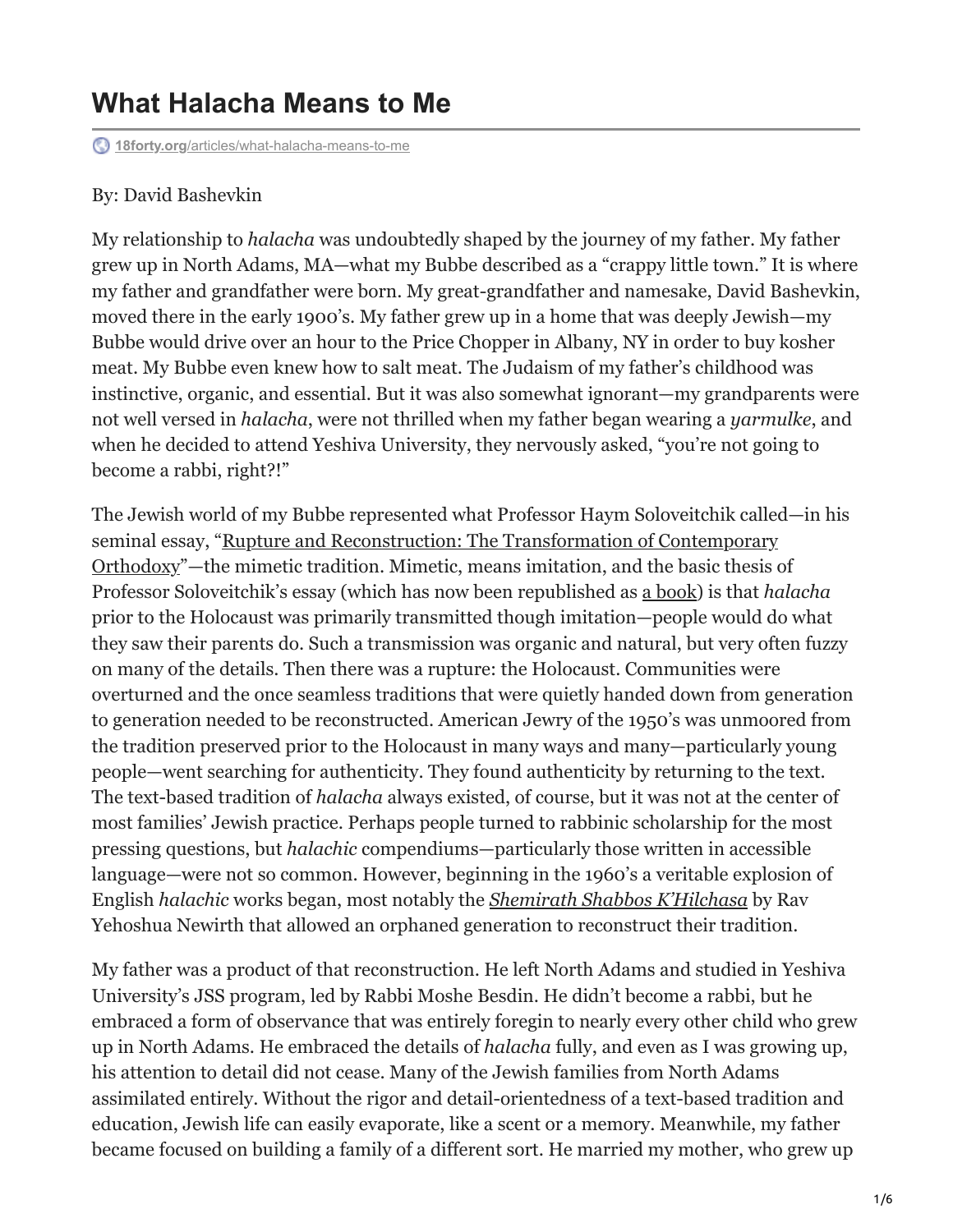in a rabbinic home. He paid close attention to my mother's father, Rabbi Moshe Bekritsky, and began to adopt more of the practices he learned from his patients over the years. He took care of Rabbi Stein, a renowned expert in the laws of *eruvin*—soon enough, he wasn't relying on the local *eruv*. Some would diminish my father's trajectory as "a slide to the right." But that's because they don't know the town in which he grew up. I prefer to see my father's evolution as a reaction of sorts to his own childhood—he saw firsthand what happens when tradition is preserved without education, when organic communal practice becomes untethered from the rigor and substance contained in the fine print on the page. So he embraced *halacha*, grasped it with both hands, because he knew that it could be lost.

Children rarely appreciate the sacrifices of their parents. And I was no exception. Growing up, I had a difficult time appreciating my father's relationship with *halacha*. What he found stabilizing, I sometimes found suffocating. He would wake up at 4AM, *davening* early. I would go to sleep at 4AM, *davening* late, if at all. The tangibility of faith that *halacha* provides can feel cumbersome and heavy in the wrong hands.

Rabbi Haym Soloveitchik, famously concludes his article:

It is this rupture in the traditional religious sensibilities that underlies much of the transformation of contemporary Orthodoxy. Zealous to continue traditional Judaism unimpaired, religious Jews seek to ground their emerging spirituality less on a now unattainable intimacy with Him, than on an intimacy with His Will, acidly eliciting Its intricate demands and saturating their daily lives with Its exactions. Having lost the touch of His presence, they seek now solace in the pressure of His yoke.

It's a powerful ending and one that always resonated with me. I was in search of a presence and all I could feel was the pressure of the yoke.

I needed a new language to ground my understanding of *halacha*. And I found one in language itself. In the April 2001 edition of *Harper's Magazine*, David Foster Wallace, published an article entitled, ["Tense Present: Democracy, English, and the Wars over Usage](https://harpers.org/wp-content/uploads/HarpersMagazine-2001-04-0070913.pdf)." It is a long, sprawling piece, like much of Wallace's writing. The article is a review of different dictionaries and their respective approaches to the development of language. One approach, called prescriptivism, preserves syntax and grammar as it *should* be used. We've all met such people. They correct "who" for "whom," they point out when we are mispronouncing words, they hate the word "irregardless". As Wallace writes, "There are lots of epithets for people like this–Grammar Nazis, Usage Nerds, Syntax Snobs, the Language Police." Then there is another approach–the descriptivists. Wallace describes, "For the pure descriptivist, it's impermissible to say that one form of language is any better than another: as long as a native speaker says it, it's OK–and anyone who takes a contrary stand is a dunderhead." Descriptivists prefer language as it is organically and commonly used. They might mispronounce words. They probably use the term "begs the questions" without regard for its actual meaning. But the battle over how language should be preserved and developed gave me a new understanding of *halacha* and its development.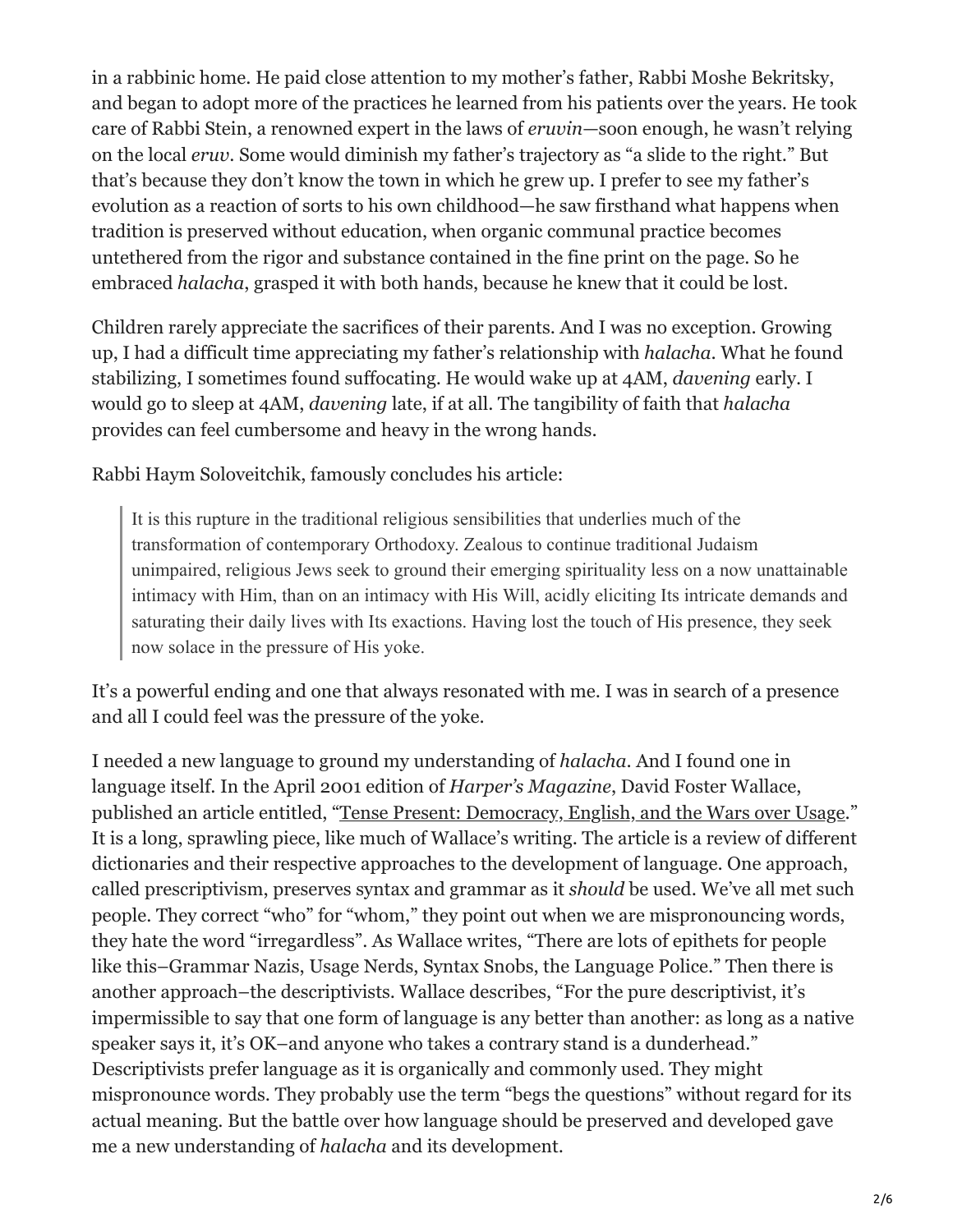Language is a system of words and letters that conveys meaning. *Halacha* is a system of practices, observances and rituals that preserves religious meaning. Thinking of *halacha* as a language helps—for me at least—better understand so much of what the *halachic* system is about:

## **How Language/***Halacha* **Evolves**

Language is not legislated. The English language certainly evolves, and there are certainly experts of usage–like dictionaries and copy editors–but there is \*also\* an organic element. Moshe Koppel makes this point in his work, *[Judaism Straight Up](https://korenpub.com/products/judaism-straight-up)*. In chapter 6 of his book, Koppel explains how language and *halacha* are able to be preserved without a strict legislative or enforcement structure. As flimsy as our collective intuition may seem, it is actually a rather resilient method for the preservation of authenticity.

## **Different Dialects**

I admire great writing. Like the classic description from Strunk and White's *Elements of Style*:

Vigorous writing is concise. A sentence should contain no unnecessary words, a paragraph no unnecessary sentences, for the same reason that a drawing should have no unnecessary lines and a machine no unnecessary parts. This requires not that the writer make all sentences short or avoid all detail and treat subjects only in outline, but that every word tell.

But of course, not everyone has the skills, education, focus, or discipline to write this way. Sometimes you need a great copy editor. Other times the medium does not call for that sort of precision, like when you text someone "ttyl." We have different ways of writing—in emails, books, online essays, text messages, or spoken conversation. The primary metric is whether or not the proper meaning is transmitted. Is the system of *halacha* creating a system in your life that allows you to remain tethered to the ultimate meaning—our relationship to God and the Jewish people? As Rabbi Soloveitchik explains, *halacha* is predicated on a suspicion of our individual ability to preserve this meaning without concrete action and behavior. He [writes:](https://jewishaction.com/the-rav/towards-philosophy-halachah/)

The Halakhah is no longer satisfied with the inner image, and it demands externalization and actual representations. The purely experiential search ends in action.

The Halakhah is distrustful of the genuineness and depth of our inner life, because of its vagueness, transience, and volatility. Therefore, it has introduced, in the realm of the experiential norm, concrete media through which a religious feeling manifests itself in the form of a concrete act.

This also provides a healthy analogy for appreciation of the full spectrum of Jewish observance and practice. *Halacha* as language doesn't mean that everything is relativistic. There's a difference between a carefully worded published op-ed and a sloppily written text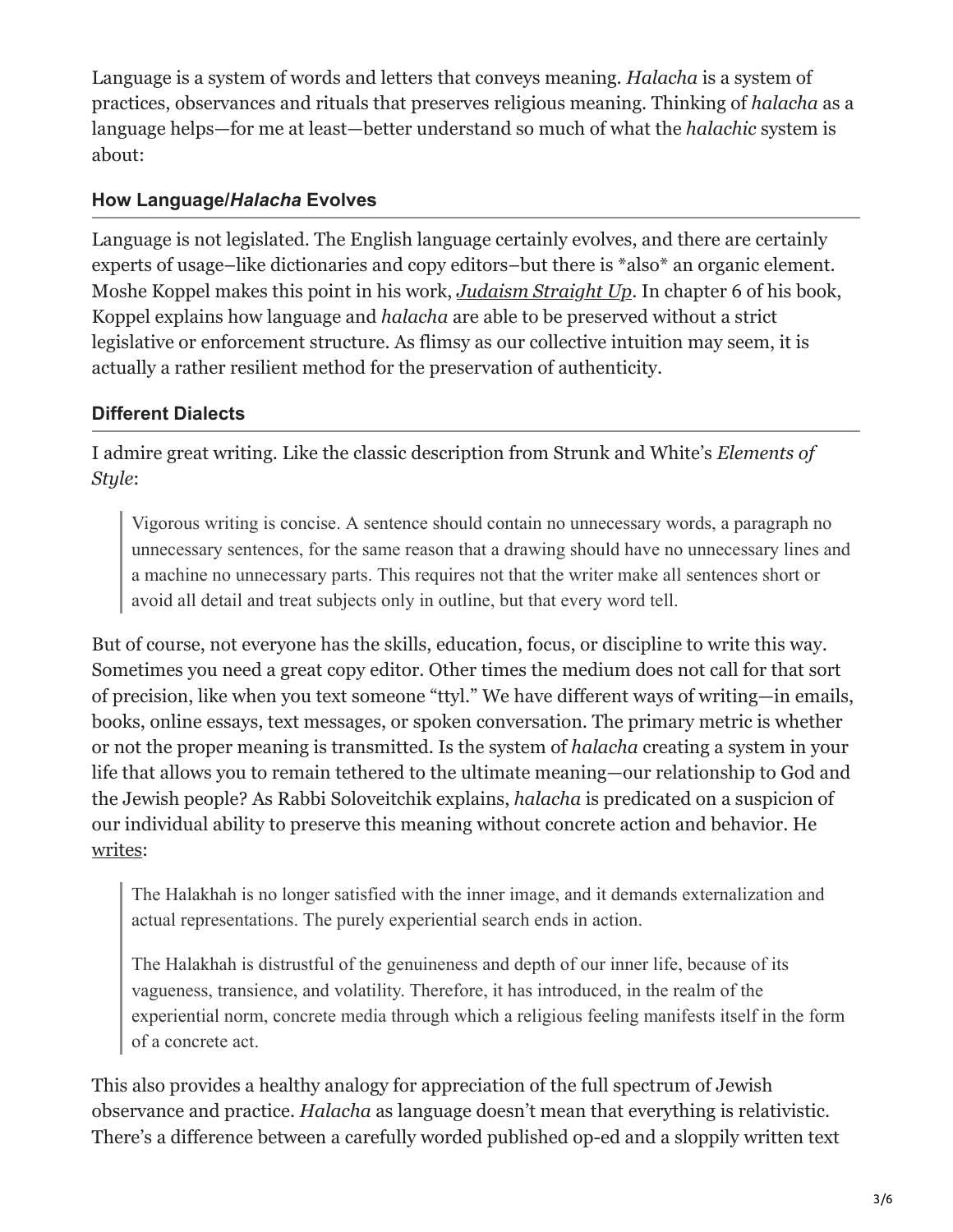message. But *halacha* as language also provides a framework where we don't have to be dismissive or cynical of those who don't have the ability to write carefully manicured prose. Not everyone can afford a copy editor; not everyone has learned the rules of grammar. But instead of laughing, rolling your eyes, or becoming dismissive, see if you can discover the underlying meaning that different dialects are trying to transmit.

### **The Role of the Details**

At some point anyone who has sat in a class studying the intricacies of *halacha* has either asked or witnessed someone else ask a version of the basic question, "why does God care about all of these details?" It's an important question.

When I was in school, the internet was first emerging and my teachers used it as the following analogy, (which, for the record, I do not like) "It's like typing in a webpage. If you leave out the period after www it will not bring you to the proper website." I always found this answer frustrating because it presents observance as a stark either/or. Either type in the right web address or you'll be prompted with an error message. That is not the *halachic* universe I inhabited. Instead, I think language is again instructive. Not the language of computers but the language of human beings—spoken and in writing, communicating with one another. If you miss a comma, a period, include a misspelling or a typo—generally we can still converse. Not every mistake is equal. Some mistakes change the very meaning of the words; others just help the meaning come across more crisply. And if *halacha* is like language, then not every mistake is equivalent. You don't automatically go to the error page for one missing period. And there is also an added motivation to carefully study—like all great writers and lovers of language—the details, sources, and reasoning behind our *halachic* system. If you love telling stories, you'll love learning how to communicate them better. And if you love the underlying meaning of Jewish life, you'll learn how to preserve it better through the language of *halacha*.

Learning a language can be tedious: when do you use a comma, a semi-colon, and of course when in doubt—just use that trusted em-dash. Sometimes when learning a language, the rules feel too restrictive, the writing feels stunted or too high falutin. What Wallace describes as hypercorrection, "sometimes people strive to abide by the strictest etiquette, but in the process behave inappropriately." Other times, you can become too dismissive of syntax, separating details from the larger meaning that have been preserved over the generations. But even without formal legislation or enforcement, *halacha*, much like language, has preserved Jewish practice and ideas remarkably well over the generations. Personally, anytime I have the urge to gloss over a detail, I remind myself of [Sorites Paradox,](https://en.wikipedia.org/wiki/Sorites_paradox) which considers a lone grain of sand:

A typical formulation involves a heap of sand, from which grains are individually removed. Under the assumption that removing a single grain does not turn a heap into a non-heap, the paradox is to consider what happens when the process is repeated enough times: is a single remaining grain still a heap? If not, when did it change from a heap to a non-heap?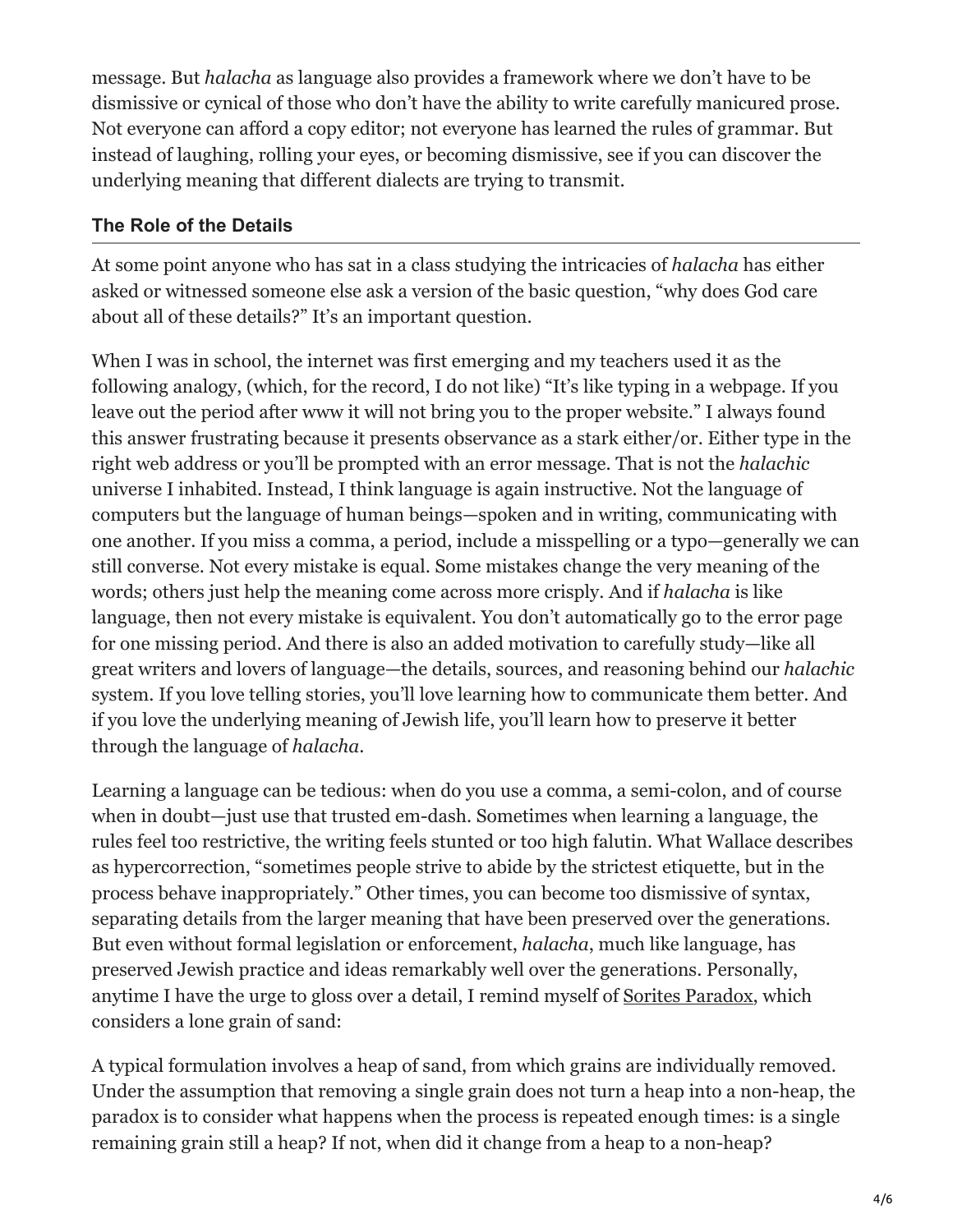We can't pluck out a grain of sand from the *halachic* system and assume it serves no purpose. Yes, perhaps meaning can continue without that grain, but at some point you may be left without a heap—and by the time you find out, it may be too late.

I have also found Chesteron's fence an instructive thought-device for my appreciation of *halacha*, even when I am a little unclear about what purpose a particular detail serves.



## This is the paradox of the heap, also known as the sorites paradox:

One grain of sand is not a heap. One grain of sand is not the difference between a heap and a non-heap. If you keep taking one grain of sand away from a heap, it will eventually be just one grain of sand-which is not a heap.



#### D Bash @DBashIdeas · Feb 6, 2021



\*\*When the explicit reason for a halacha is no longer relevant but you keep

#### As Chersterton explains:

There exists in such a case a certain institution or law; let us say, for the sake of simplicity, a fence or gate erected across a road. The more modern type of reformer goes gaily up to it and says, "I don't see the use of this, let us clear it away." To which the more intelligent type of reformer will do well to answer: "If you don't see the use of it, I certainly won't let you clear it away. Go away and think. Then, when you can come back and tell me that you *do* see the use of it, I may allow you to destroy it.